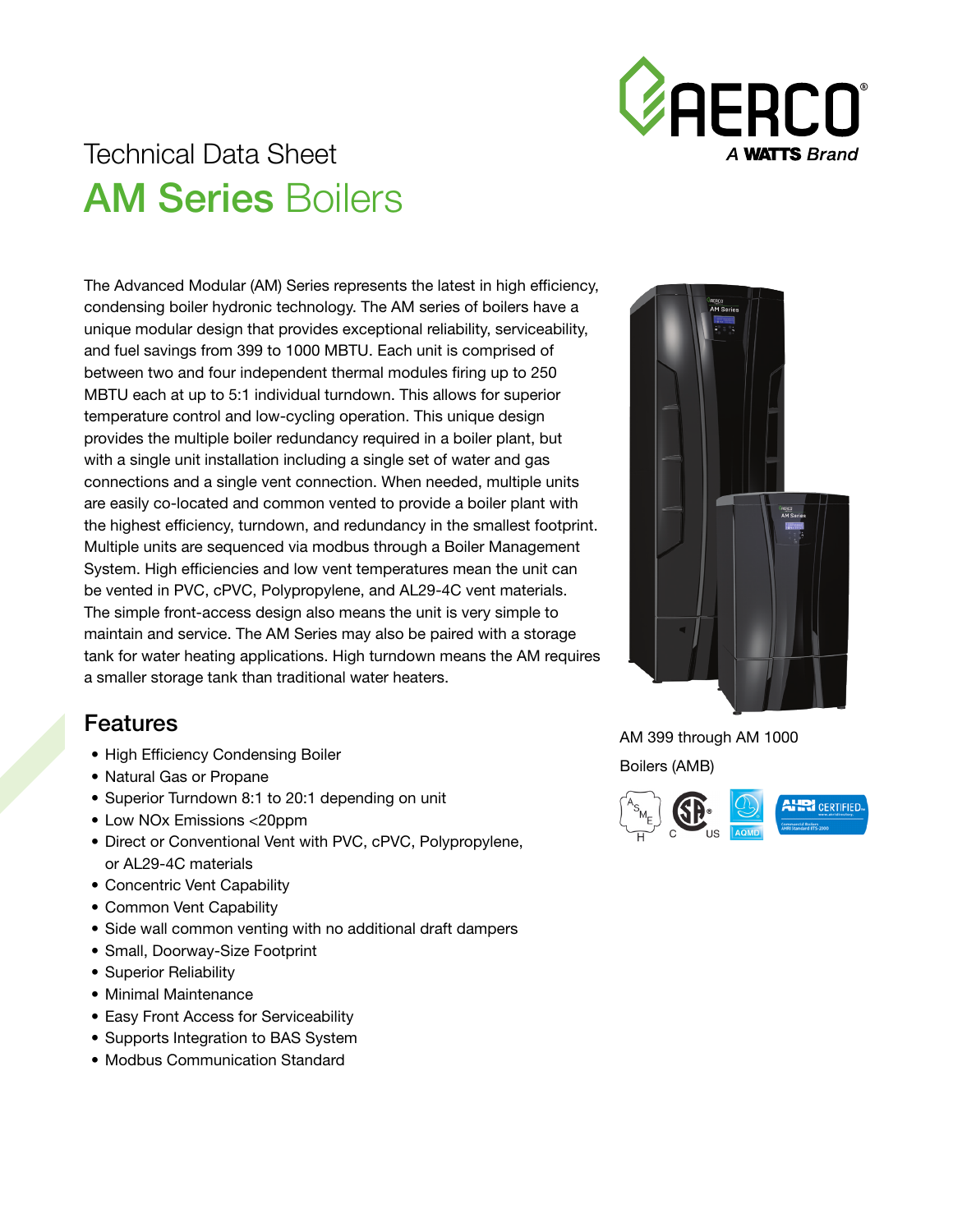# Thermal Efficiency

Comprehensive tests were conducted to confirm the unit's efficiency over its entire 50,000 to 1,000,000 BTU/ hr. operating range for a variety of operating conditions. These tests indicate that efficiency up to 99% can be achieved when the unit operates at its lowest firing rate (50,000 BTU/Hr input) with 80°F inlet water temperature. Even at full fire (100% input), the AM Series delivers exceptional efficiency.



#### **Ratings**

| <b>Model</b><br><b>Number</b> | Min Input<br><b>BTU/hr</b> | Max Input<br><b>BTU/hr</b> | <b>Max Output</b><br>BTU/hr | <b>Efficiency</b><br>Range | <b>AMB AHRI</b><br><b>Efficiency</b> |
|-------------------------------|----------------------------|----------------------------|-----------------------------|----------------------------|--------------------------------------|
| AM 399                        | 50,000                     | 399,000                    | 395,000                     | up to 99%                  | 93.8%                                |
| AM 500                        | 50,000                     | 500,000                    | 495,000                     | up to 99%                  | 93.8%                                |
| AM 750                        | 50,000                     | 750,000                    | 742,500                     | up to 99%                  | 93.8%                                |
| AM 1000                       | 50,000                     | 1,000,000                  | 990,000                     | up to 99%                  | 93.8%                                |

\*Note: max output varies depending on supply and return water temperatures. Please contact a factory representative for greater details.

## Unbeatable Reliability and Efficiency

The Advanced Modular design uses multiple independent thermal modules for high reliability, high turndown, low cycling, and high efficiency. The on-board controller will automatically cycle lead-lag burners to balance run hours and cycles, as well as stage burners to provide multiple burners at the lowest fire rate. In a condensing boiler low fire rates mean higher efficiency, thus the unit is always running at its most efficient. Integrated check valves and automatic shutoff valves on every module means that if a module is off, no heat is lost through either the flue or water side of that module.

The innovative design features on each module add up to an industry-leading unit. For example, the AM 1000B boiler combines four independent 250 MBTU, 5:1 turndown boilers for a total input of 1000 MBTU, but a low fire input of one module at 50 MBTU. This means the unit as a whole has 20:1 turndown and can maintain incredibly tight temperature control with minimal temperature overshoot.

Emergency tech service visits are a thing of the past with the AM Series boiler. Each module has its own independent burner, gas valve, ignition system, flame safeguard, check valve, and automatic water shut-off valve.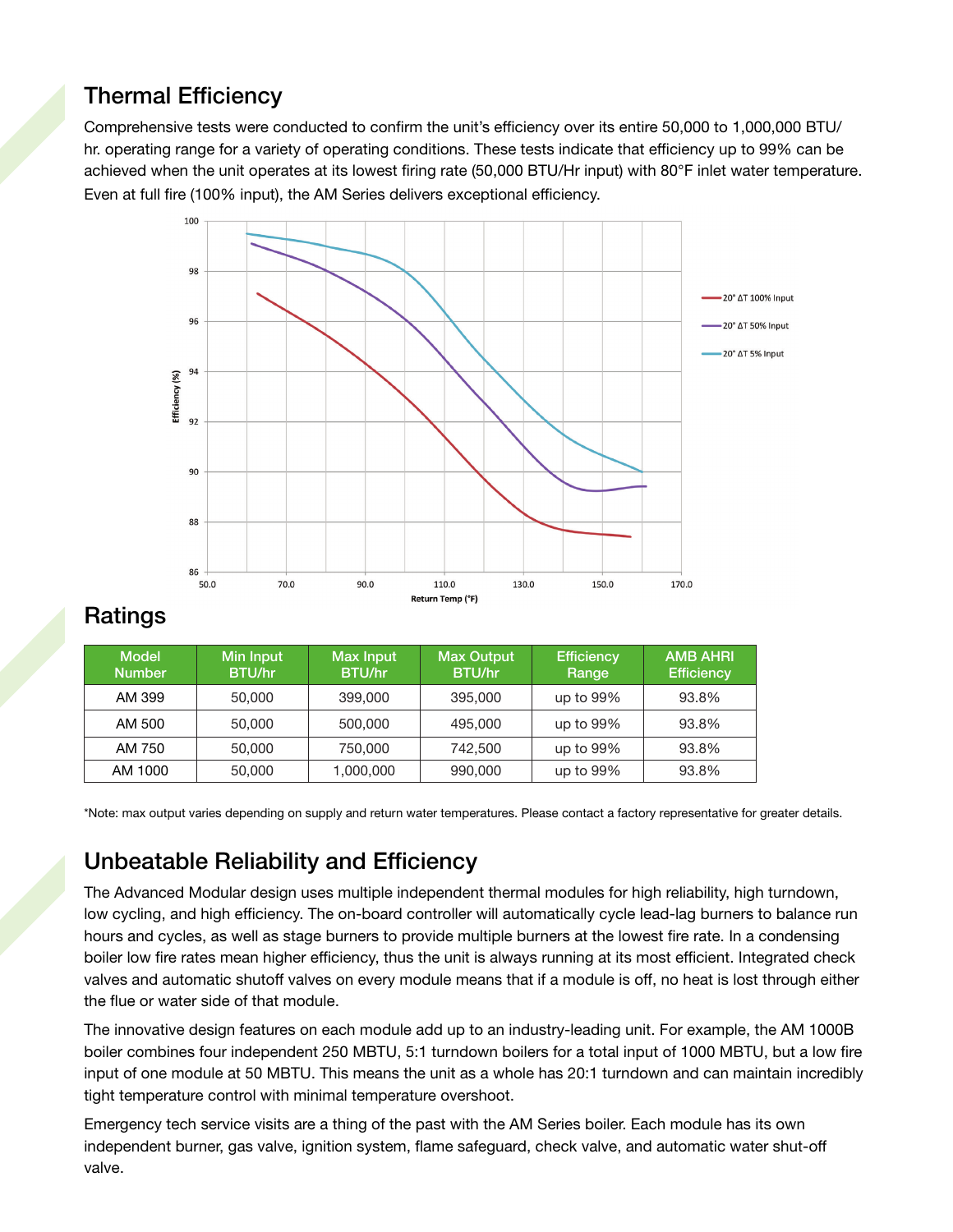If one module were to ever go down, the remaining modules would be available to cover the load until scheduled maintenance can be performed.

The AM series boiler provides all of the advantages of a multiple boiler plant with all of the cost savings and simplicity of a single unit installation.

### Specifications

|                                        | AM 399                                                                 | <b>AM 500</b>  | <b>AM 750</b>  | AM 1000        |  |  |
|----------------------------------------|------------------------------------------------------------------------|----------------|----------------|----------------|--|--|
| <b>Boiler Category</b>                 | IV                                                                     | IV             | IV             | IV             |  |  |
| <b>Gas Connections (NPT)</b>           | 1"                                                                     | 1"             | $1\frac{1}{4}$ | $1\frac{1}{4}$ |  |  |
| Max. Gas Pressure                      | 13"                                                                    | 13"            | 13"            | 13"            |  |  |
| <b>Min. Gas Pressure</b>               | 3"                                                                     | 3"             | 3"             | 3"             |  |  |
| <b>Max. Allowed Working Pressure</b>   | 160 psi                                                                | 160 psi        | 160 psi        | 160 psi        |  |  |
| <b>Appliance Electrical Req: 120V</b>  | 1.8 FLA                                                                | 2.5 FLA        | 3.6 FLA        | 4.9 FLA        |  |  |
| <b>Water Connections (NPT)</b>         | 2"                                                                     | 2"             | $2\frac{1}{2}$ | $2\frac{1}{2}$ |  |  |
| Min. Water Flow (GPM) @ Max. Fire      | 22                                                                     | 24             | 36             | 48             |  |  |
| Max. Water Flow (GPM)                  | 40                                                                     | 40             | 60             | 80             |  |  |
| Water Pressure Drop @ 30°F rise (PSI)  | 5.6                                                                    | 10.8           | 10.0           | 11.7           |  |  |
| <b>Unit Water Volume: Gallons</b>      | 4                                                                      | 4              | $\overline{7}$ | 9              |  |  |
| <b>Thermal Modules</b>                 | $\overline{2}$                                                         | $\overline{2}$ | 3              | 4              |  |  |
| <b>Turndown or Operating Range</b>     | 8:1                                                                    | 10:1           | 15:1           | 20:1           |  |  |
| Vent Size (combustion air & vent)      | 4"                                                                     | 4"             | 6"             | 6"             |  |  |
| Vent Materials (as per local code)     | Can support PVC, CPVC, Polypropylene, or AL29-4C<br>venting materials* |                |                |                |  |  |
| <b>Type of Gas</b>                     | Natural Gas or Propane                                                 |                |                |                |  |  |
| <b>Temperature Control Range</b>       | Boilers deliver 68°-180°F*, Water Heaters deliver 68°-180°F            |                |                |                |  |  |
| <b>Maximum Noise Level</b>             | $<$ 50 dBA                                                             |                |                |                |  |  |
| <b>Condensate Production (gal/hr)</b>  | 3.84                                                                   | 4.62           | 9.96           | 9.24           |  |  |
| <b>Standard Listings and Approvals</b> | ASME, CSA, CSD-1, Mass. Approval, SCAQMD, NSF 372, AHRI                |                |                |                |  |  |

\*For applications with return water temperature >145°F, the design ∆T must be >35°F to allow the use of PVC venting. For further information contact your local sales representative.